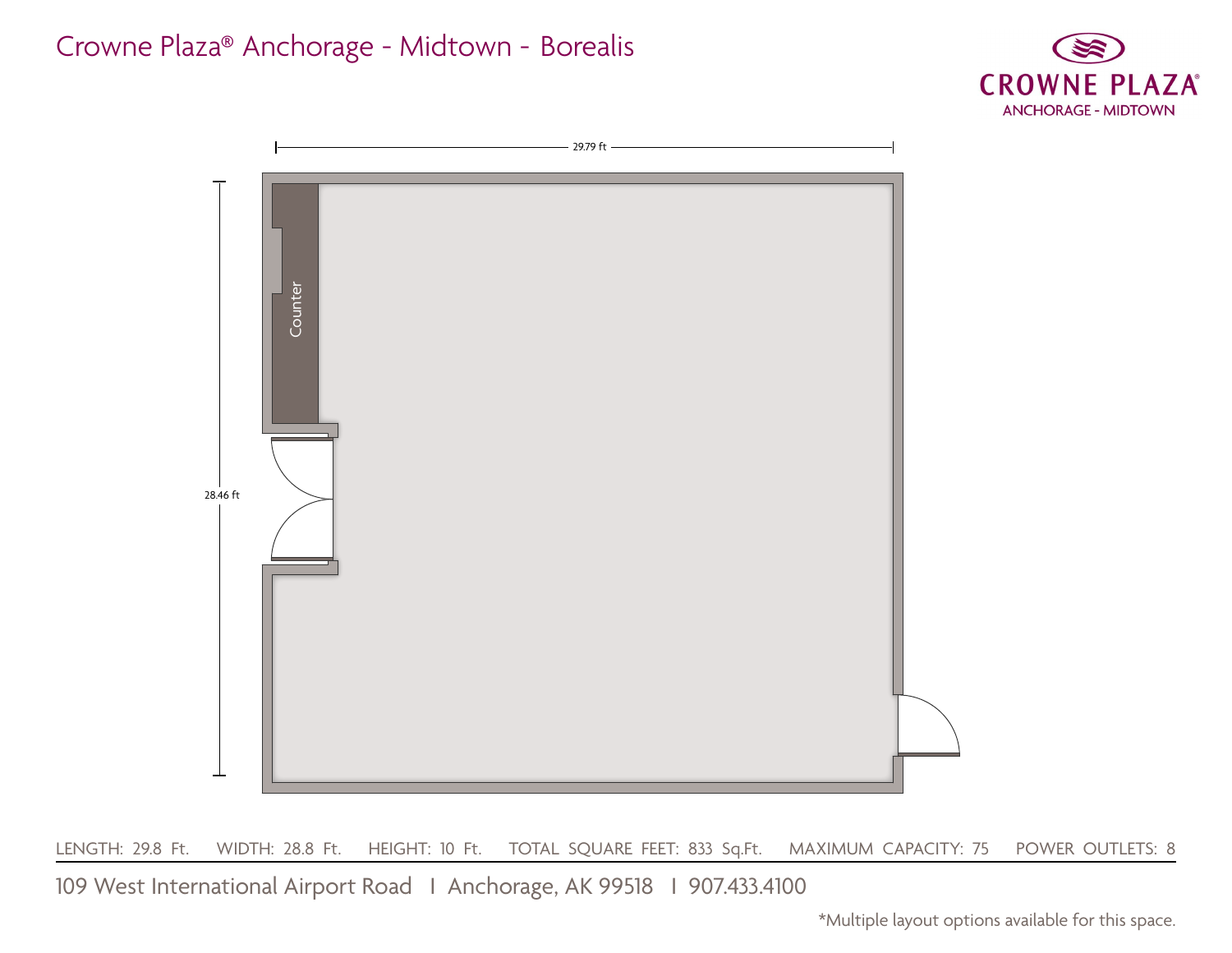## Crowne Plaza® Anchorage - Midtown - Prefunction





LENGTH: 93.2 Ft. WIDTH: 15.1 Ft. HEIGHT: 10 Ft. TOTAL SQUARE FEET: 1326 Sq Ft MAXIMUM CAPACITY: 125 POWER OUTLETS: 5

109 West International Airport Road I Anchorage, AK 99518 I 907.433.4100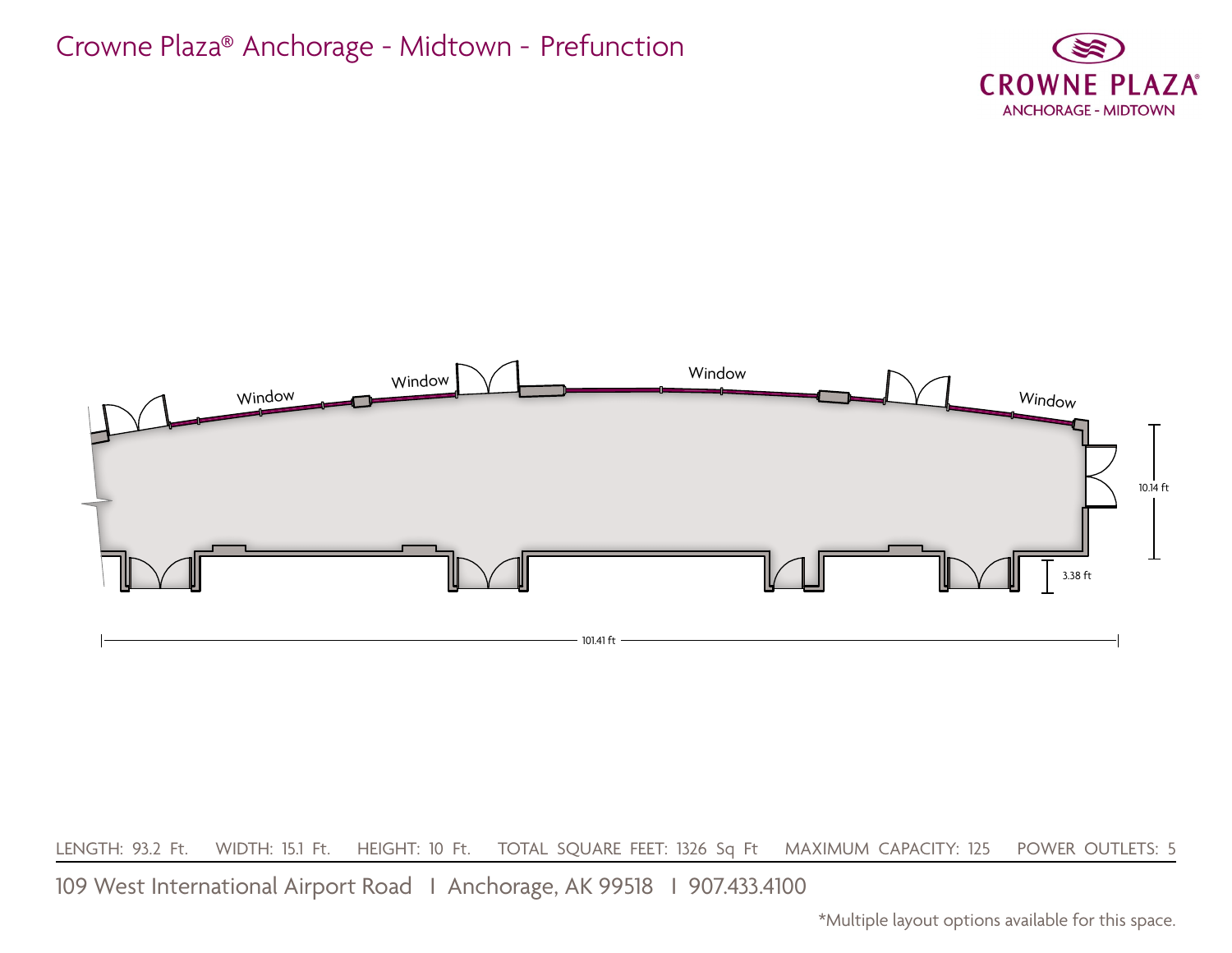



LENGTH: 70.0 Ft. WIDTH: 30.7 Ft. HEIGHT: 10 Ft. TOTAL SQUARE FEET: 2049 Sq Ft MAXIMUM CAPACITY: 192 POWER OUTLETS: 22

109 West International Airport Road I Anchorage, AK 99518 I 907.433.4100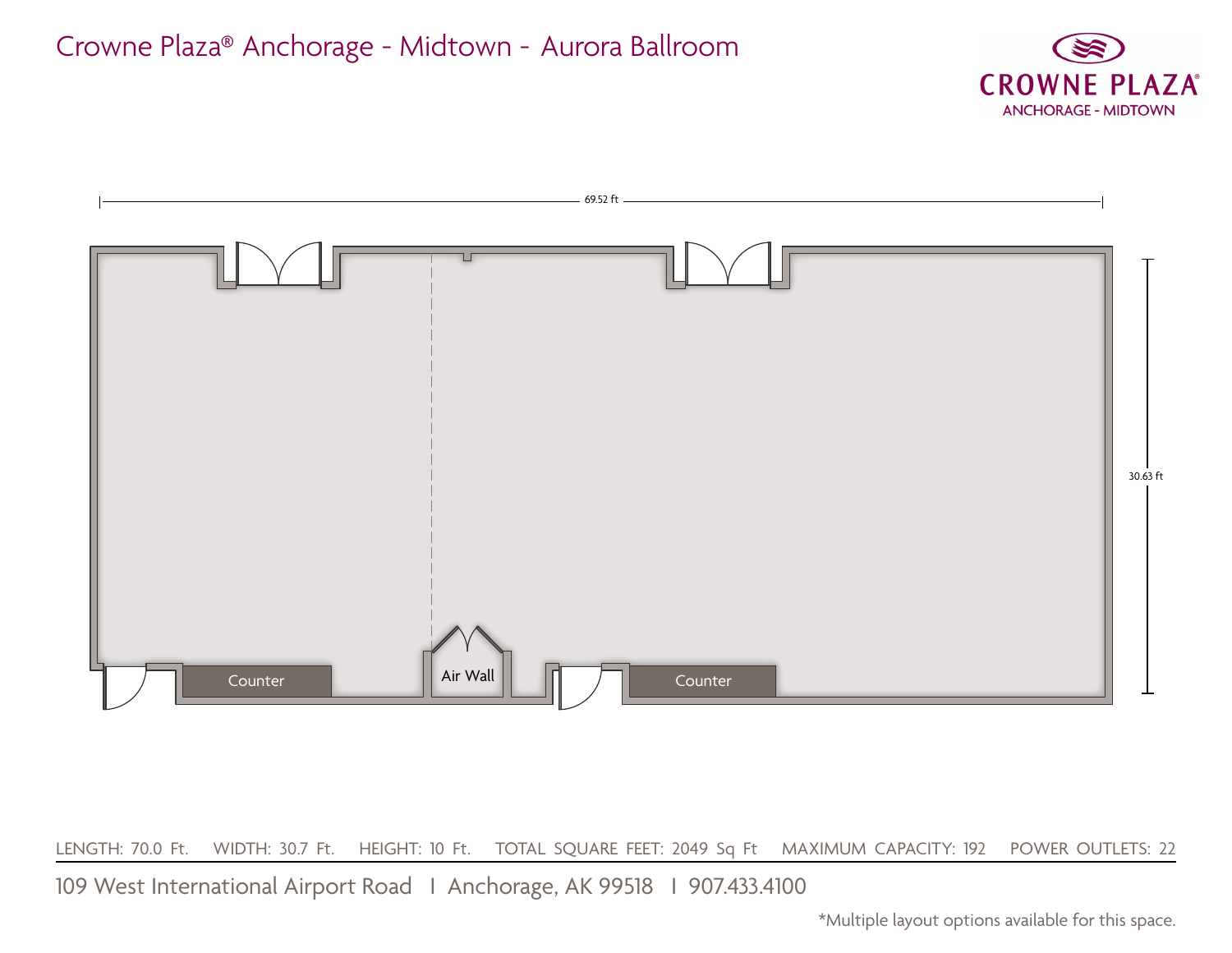

109 West International Airport Road I Anchorage, AK 99518 I 907.433.4100